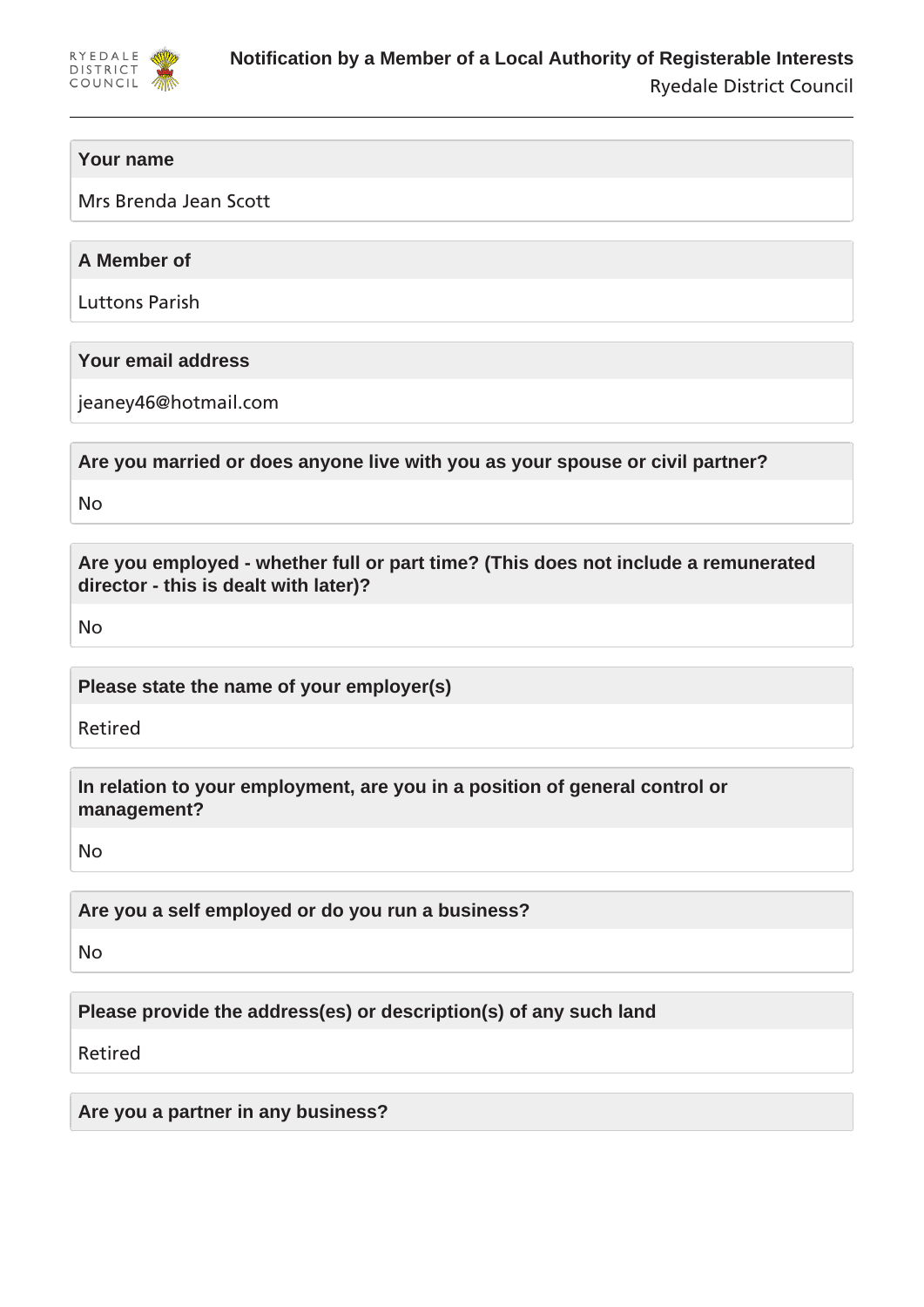

## No

**Does the business have a tenancy agreement for any land where the Council is the landlord?**

Not supplied

**Please provide the address(es) or description(s) of any such land.**

Not supplied

**Are you a remunerated\*\* director of a company?**

Not supplied

**Please state the name of the company/companies**

Not supplied

**Does the company have any contracts with the Council for goods, services or works?**

Not supplied

**Please give details of the goods, services or works provided.**

Not supplied

**Does the company have a tenancy agreement for any land where the Council is the landlord?**

Not supplied

**Please provide the address(es) or description(s) of any such land.**

Not supplied

**Has any person or body made a payment to you in respect of your election expenses?**

Not supplied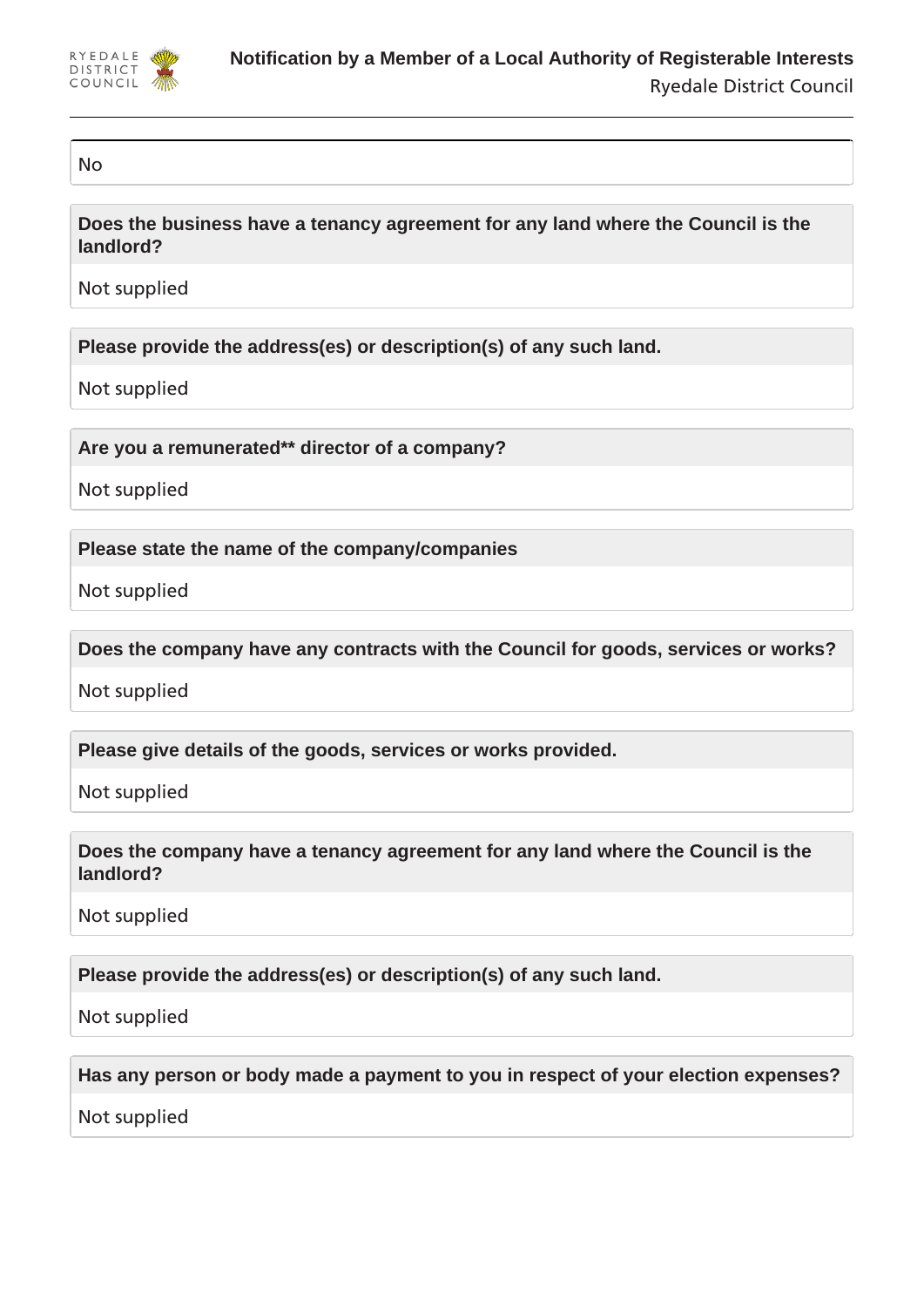

## **Please provide details**

Not supplied

**Do you have a beneficial interest in a class of securities of a corporate body that has a place of business in the Council's area that exceeds the nominal value of £25,000 or 1/100 of the total issued shared capital of that body?**

Not supplied

## **Please provide details**

Not supplied

**Do you have a beneficial interest in any land in the Council's area?**

Not supplied

**Please provide the address(es) or other description(s) of any land interest.**

Not supplied

**Do you have a license (alone or with others) to occupy any land in the Council's area for 28 days or longer?**

Not supplied

**Please provide the address(es) or other description(s) of the land.**

Not supplied

**Are you a member of or part of any body to which you have been appointed by the Council as its representative?**

No

**Please provide details of these bodies**

Not supplied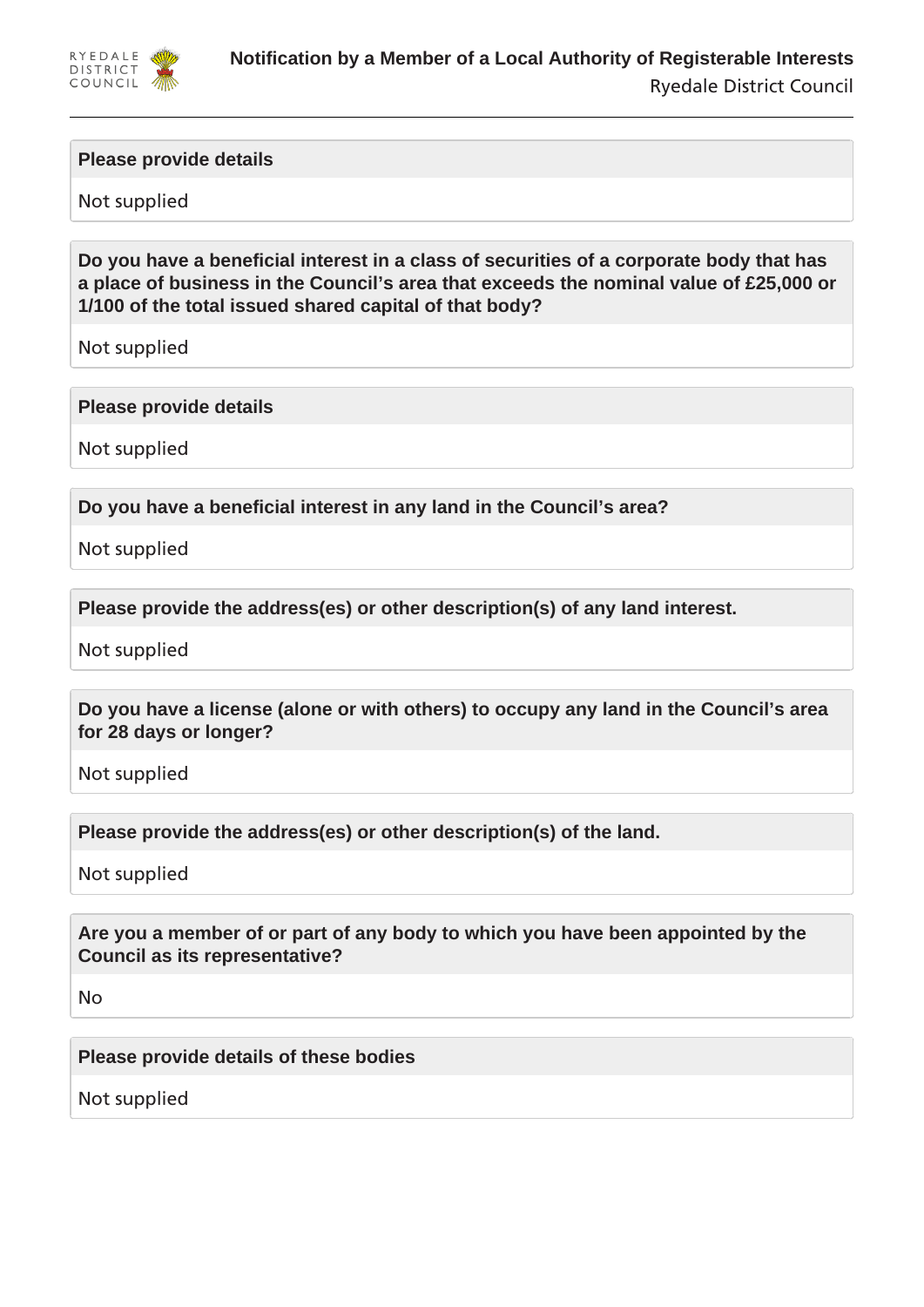

# **Are you in a position of control or management in any of the bodies listed above?**

Not supplied

## **Please provide details.**

Not supplied

**Do any of the bodies listed above have any contracts with the Council for goods, services or works?**

Not supplied

**Please provide details of the body and the goods, services or works provided**

Not supplied

**Do any of the bodies listed above have a tenancy agreement for any land where the Council is the landlord?**

Not supplied

**Please provide the address(es) or description(s) of any such land**

Not supplied

**Are you a member of or part of any public authority or body exercising functions of a public nature in your own right?**

No

## **Please provide details**

Not supplied

**Are you in a position of control or management?**

Not supplied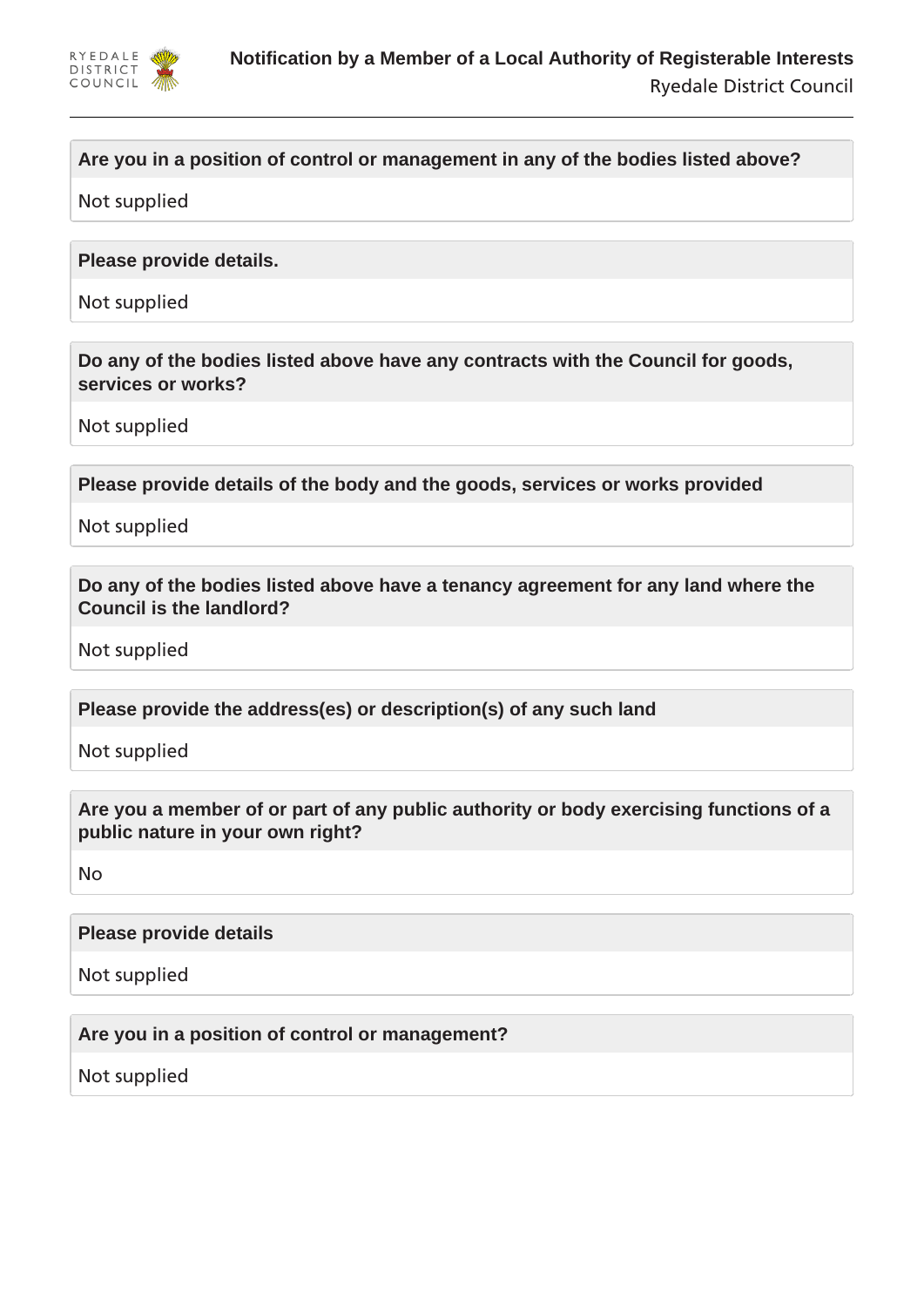

## **Please provide details**

Not supplied

**Do any of the bodies listed above have any contracts with the Council for goods, services or works?**

Not supplied

**Please provide details of the body and the goods, services or works provided**

Not supplied

**Do any of the bodies listed above have a tenancy agreement for any land where the Council is the landlord?**

Not supplied

**Please provide the address(es) or description(s) of any such land**

Not supplied

**Are you a member of or part of any body that undertakes charitable purposes?**

No

**Please provide details of these bodies.**

Not supplied

**Are you in a position of control or management?**

Not supplied

**Please provide details**

Not supplied

**Do any of the bodies listed above have any contracts with the Council for goods,**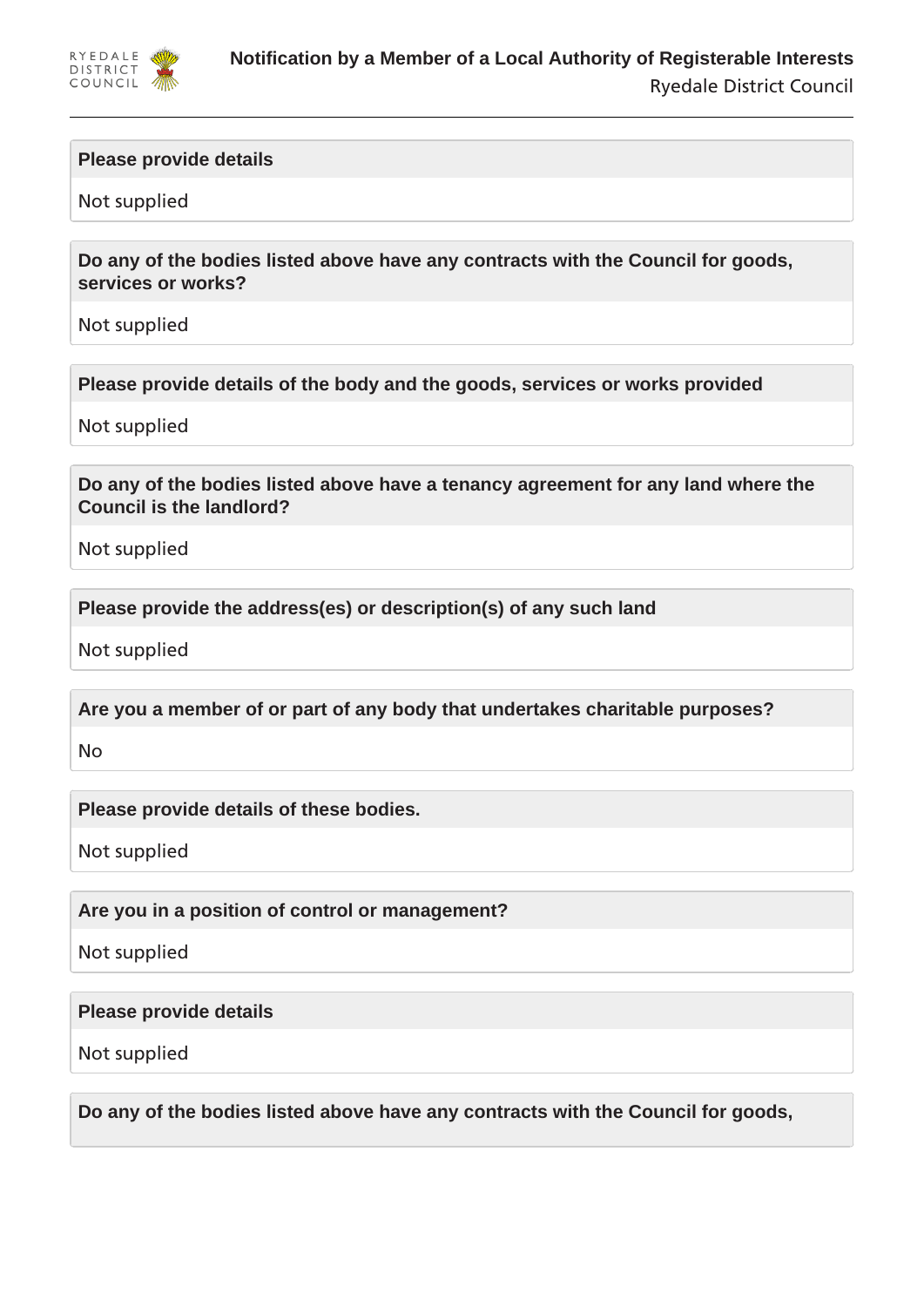

#### **services or works?**

## Not supplied

**Please provide details of the body and the goods, services or works provided.**

Not supplied

**Do any of the bodies listed have a tenancy agreement for any land where the Council is the landlord?**

Not supplied

**Please provide the address(es) or description(s) of any such land.**

Not supplied

**Are you a member of or part of any body whose principal purpose includes the influence of public opinion?**

No

**Please provide details of these bodies.**

Not supplied

**Are you in a position of control or management?**

Not supplied

**Please provide details**

Not supplied

**Do any of the bodies listed above have any contracts with the Council for goods, services or works?**

Not supplied

**Please provide details of the body and the goods, services or works provided.**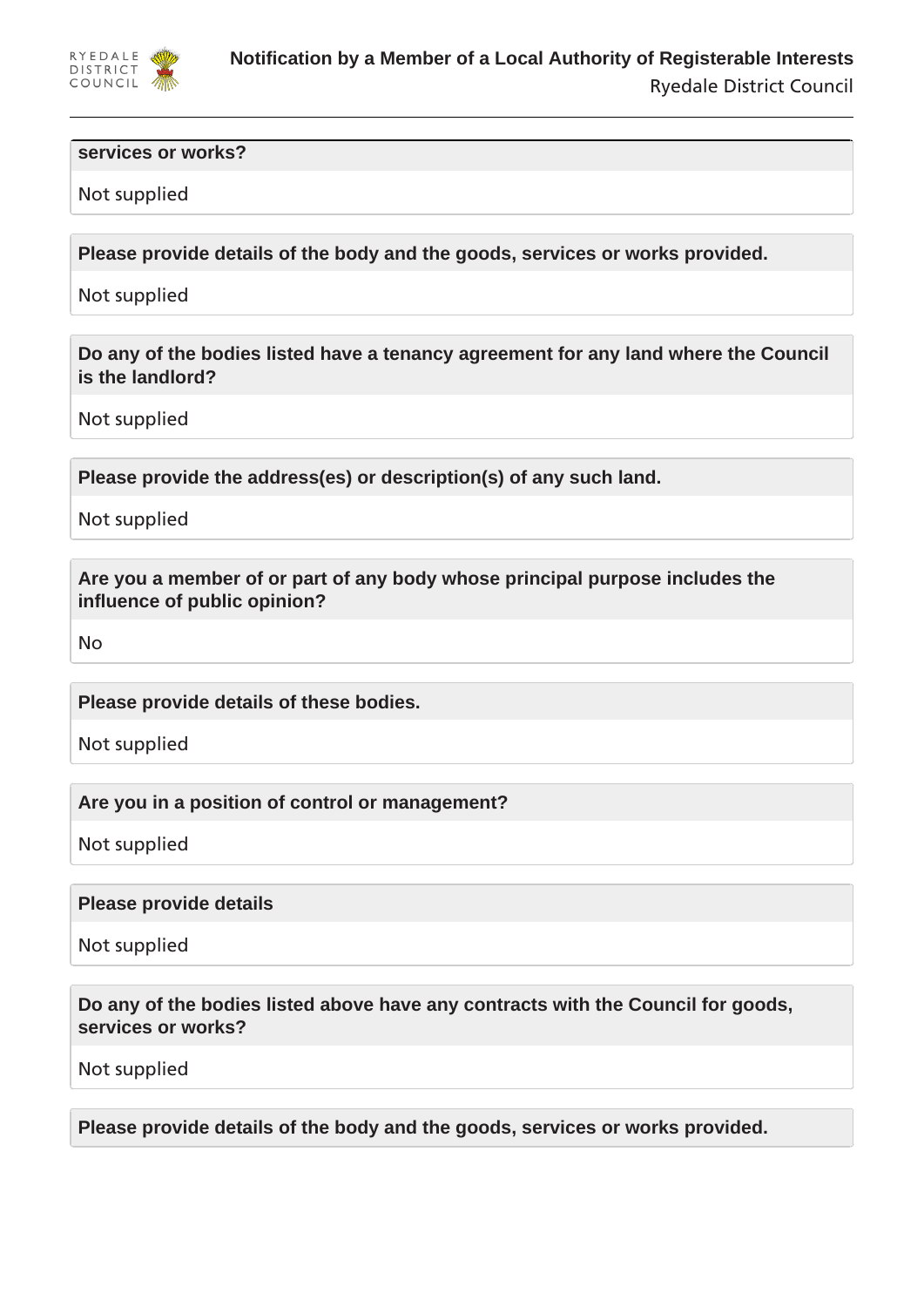

## Not supplied

**Do any of the bodies have a tenancy agreement for any land where the Council is the landlord?**

Not supplied

**Please provide the address(es) or description(s) of any such land**

Not supplied

**Are you a member of any trade union or professional association?**

No

**Please provide details of these bodies.**

Not supplied

**Are you in a position of control or management?**

Not supplied

**Please provide details**

Not supplied

**Do any of the bodies have a tenancy agreement for any land where the Council is the landlord?**

Not supplied

**Please provide the address(es) or description(s) of any such land.**

Not supplied

**Do any of the bodies listed above have any contracts with the Council for goods, services or works?**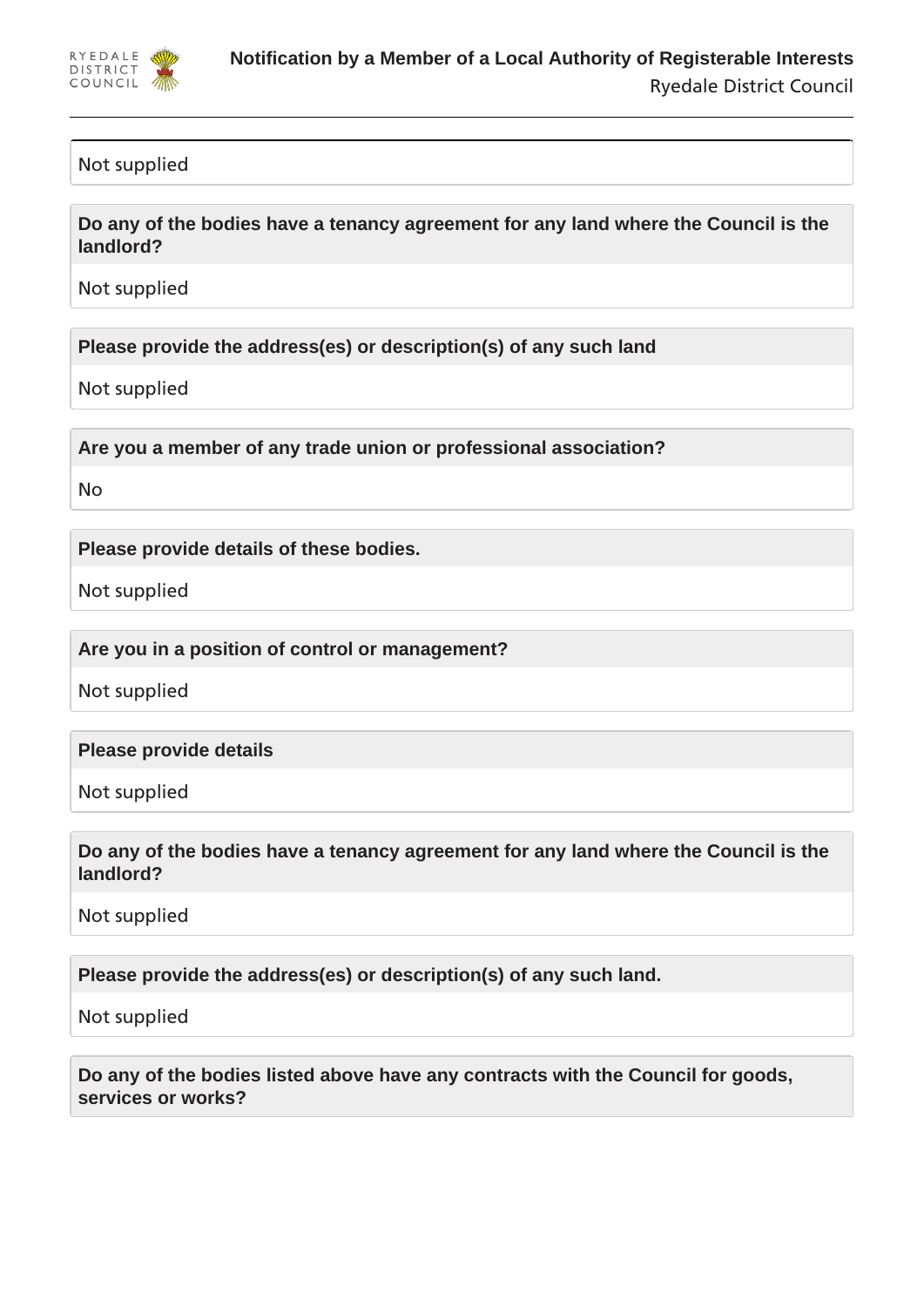

# Not supplied

**Please provide details of the body and the goods, services or works provided.**

Not supplied

**Are you a member of any private club or other organisation not otherwise listed on this form?**

No

## **Please provide details**

Not supplied

## **Are you in a position of control or management?**

Not supplied

## **Please provide details**

Not supplied

# **Do any of the bodies above have any contracts with the Council for goods, services or works?**

Not supplied

**Please provide details of the body and the goods, services or works provided.**

Not supplied

**Do any of the bodies listed have a tenancy agreement for any land where the Council is the landlord?**

Not supplied

**Please provide the address(es) or description(s) of any such land.**